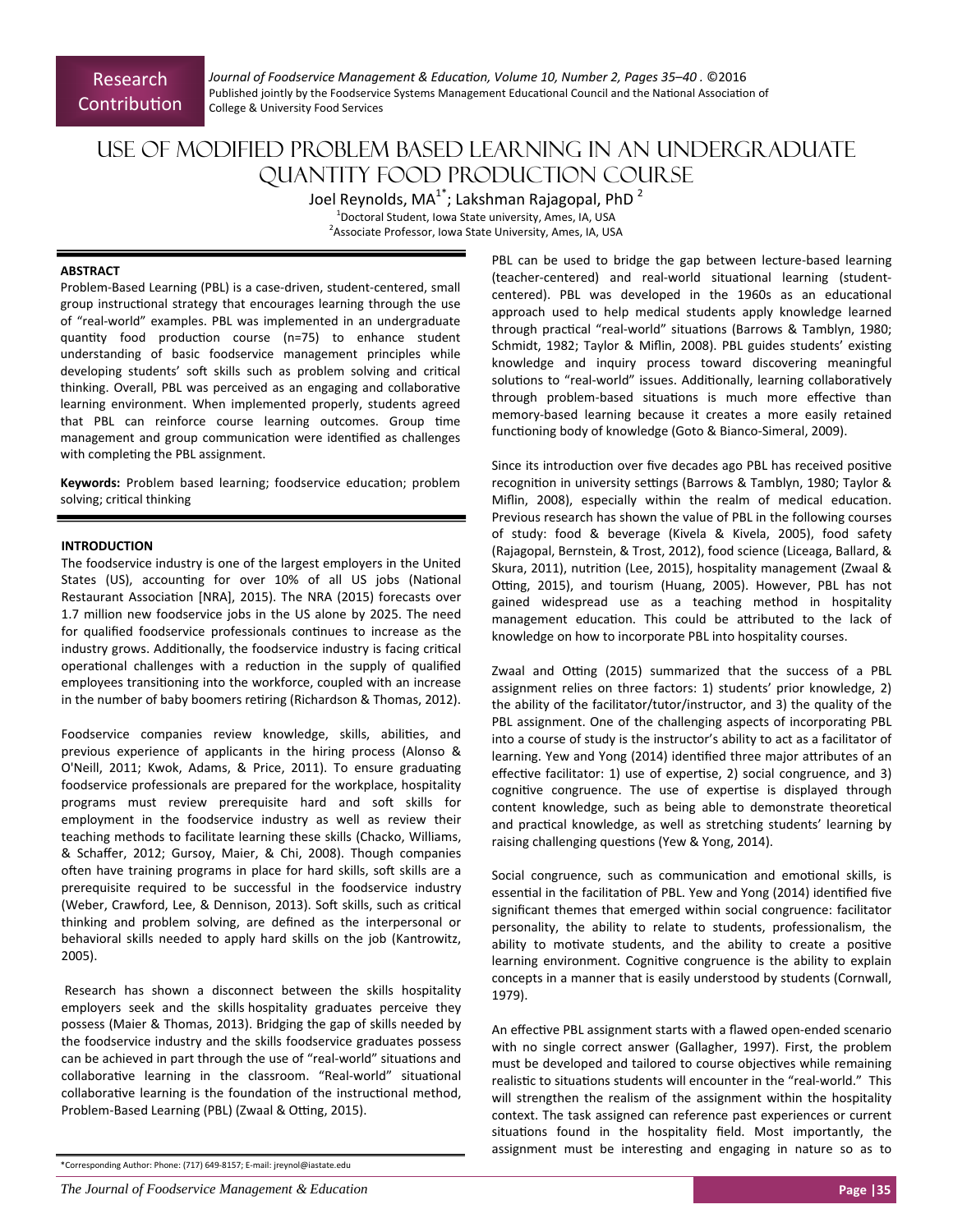facilitate peer discussions and increase students' line of inquiry (Blake, Hosokawa, & Riley, 2000).

The format and length of the PBL assignment can vary depending upon the targeted learning objectives. Previous studies have shown several formats to be effective: multiple classes (Duffrin, 2003), half semester (Lee, 2015), full semester (Chng, Yew, & Schmidt, 2011) and the entire academic curriculum (Kivela & Kivela, 2005; Otting & Zwaal, 2011). The purpose of this study was to demonstrate the use of PBL in an undergraduate quantity food production course and assess student feedback on PBL as a teaching method. The quantity food production course was selected for this study because students need to employ all aspects of foodservice management concepts learned during the semester in order to solve the PBL problem. A PBL assignment was used during the second half of the semester during lecture periods.

# **METHODOLOGY**

The University Institutional Review Board of the Office of Research Compliance approved the study. Students completed informed consent forms before beginning the study.

## **PopulaƟon**

Eighty‐two undergraduate hospitality students enrolled in the Quantity Food Production course at a Southern US university in Spring 2015 were invited to participate in this study.

#### **Course Format**

The Quantity Food Production course is a lower-level foodservice prerequisite for upper‐level courses in the hospitality management degree program. The main objective of the course is to introduce and educate students on foodservice management concepts. The three‐ credit course required 50‐minute class sessions twice a week over a 14‐week period. The course also contained a lab component that met once a week for three hours, however, this portion of the course was not altered by the inclusion of PBL. The first eight weeks of class sessions were used for lecture-based instruction to build background knowledge about the history and origins of world cuisines, food safety, recipe development, menu planning and pricing, food costing, scheduling, management, finance, etc.

The second half of the semester's class sessions were used to implement PBL into the course. One session each week was devoted strictly to group collaboration, while the other weekly session continued to be used for traditional lectures. The PBL for this study was structured to facilitate the application of management concepts in the development of quantity food production critical thinking and "real-world" problem solving skills. During the implementation of the PBL assignment, the instructor would check-in with each group and facilitate group problem solving. Students were also encouraged to collaborate outside of the classroom to enhance their learning.

Similar to other teaching methods, the learning outcomes of PBL assignments need to be reviewed and aligned with the course learning objectives. Because this study occurred in a lower-level course, learning outcomes based on Bloom's Taxonomy (Bloom, Englehart, Furst, Hill, & Krathwohl, 1956) focused on comprehension and application. Upon completion of the PBL assignment, students were expected to apply various methods of recipe and menu planning, recipe development, develop accurate menu pricing and food cost; demonstrate critical thinking, problem solving, and selfdirected learning skills; and exhibit group-based collaborative learning skills. The PBL scenario required students to identify components of a failing restaurant and detail how to improve these failing components as illustrated below:

*You have just been hired as the general manager of a failing independent restaurant in Columbia, South Carolina. Your goal is to improve aspects of the failing restaurant and create a profitable restaurant. The restaurant only has 60 seats. The owner is open to any changes, starƟng with a new restaurant name. However, before these changes can be implemented, you must prepare a presentaƟon for the owner detailing your plan to improve the restaurant. Develop a financially sound and practical proposal. The presentaƟon must be between 8‐10 minutes. You will also present the owner with a hard copy of your proposal.* 

The 200‐point PBL assignment was worth 20% of the students' overall grade in the course. Students were required to work in groups of four to prepare a 150-point written proposal and a 50-point, 8-10 minute presentation on how to "turn around" a failing restaurant. The written portion of the PBL assignment consisted of several parts: introduction of the new restaurant concept (40 points), development of recipes/cost control (30 points), menu design/pricing (30 points), staffing schedule (30 points), and sufficient group-collaboration (20 points). To determine the group-collaboration score, each student was asked to evaluate themselves and the other members of their group from 0 (weak) to 5 (strong) on the amount of effort those members displayed while working within a group setting.

Once the PBL scenario is developed, it should be pilot tested with a small group of students to ensure the quality and relevance of the assignment and to be certain the assignment encourages group‐based collaboration. The assignment should also be reevaluated after the completion of the pilot test to guarantee the course learning objectives are being met (Zwaal & Otting, 2015). Prior to this study, the PBL assignment was pilot tested with a similar group of students (n=54) during the 2014 Fall semester. The PBL assignment was also reviewed by two experts in foodservice management for content validity. Based on results of the pilot test and feedback from foodservice experts, it was determined that students needed more specific guidelines in order to complete the assignment successfully. With the addition of these specific guidelines, the assignment became a modified PBL assignment, as traditional PBL is open-ended without specific guidelines (Gallagher, 1997). The following additional guidelines were added to the PBL assignment:

- Form groups of 4 students
- Define member roles: leader, scribe, researcher, speaker
- Rename restaurant
	- Determine style of cuisine
	- Identify meal period(s) serving
- Design menu layout
	- Minimum of 3 appetizers, 5 entrées, 5 side dishes, and 3 desserts
	- Assign a selling price for menu items
- Write recipes
	- Use standardized format for each menu item
- Cost each recipe
- Consult a major food distribution vendor website for pricing (i.e. US Foods, Sysco)
- Develop staffing schedule (two week period for lunch or dinner service)
	- 1-week current guest numbers
	- 1-week projected busy guest numbers
- Write minimum 5‐page proposal
- Present an 8-10 minute standup group presentation using PowerPoint™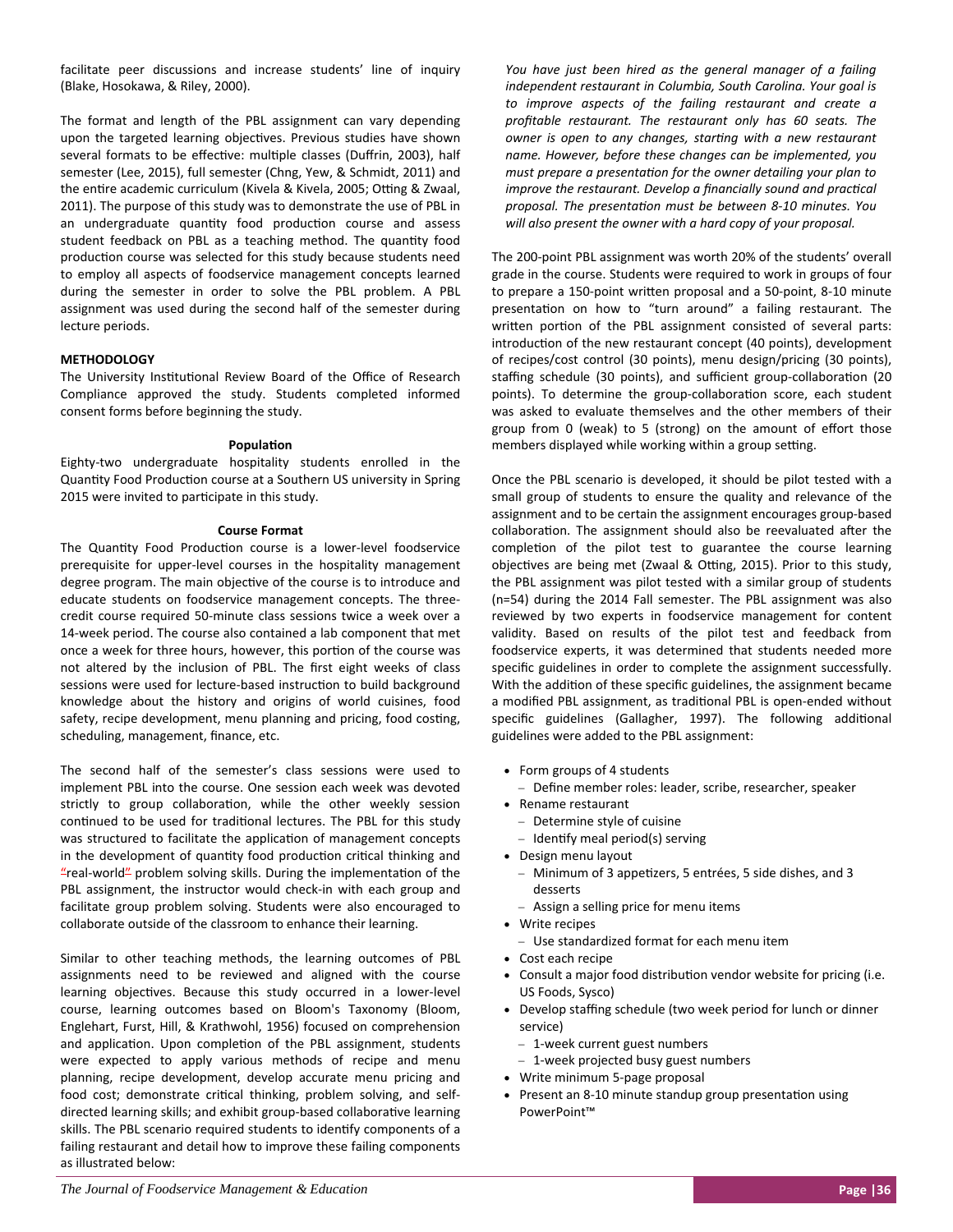#### **ImplementaƟon of PBL**

During the 2015 Spring semester, the PBL assignment was incorporated and structured as a final assignment. The first eight weeks of class sessions utilized lecture-based instruction to build foodservice management background knowledge. At the beginning of week seven, the PBL scenario and assignment criteria was introduced. Students formed self‐assigned groups of four for the PBL assignment. No specific direction for solving the assignment was given by the instructor. During the next six weeks of class sessions, the instructor acted as a facilitator for student questions and provided additional clarification. Different approaches toward solving the scenario were expected, as this is a key result of the open-ended PBL scenario allowing for student analysis and synthesis.

A previously validated survey instrument developed by Rajagopal et al. (2012) was used to assess student perceptions of PBL as a teaching method. Completing the PBL assignment survey was an optional extra credit assignment worth 15 points and consisted of three sections: one item on demographics, 14 items assessing student perceptions of PBL on a 5‐point Likert scale (1 = *Strongly Disagree*, 5 = *Strongly* Agree), and two open-ended questions which assessed the strengths and challenges of PBL as a teaching method. The survey was administered during final exams after all PBL presentations were completed. The electronic-based questionnaire was distributed using Qualtrics™, an online survey management program.

# **RESULTS AND DISCUSSION**

Eighty‐two students were enrolled in the course and completed the PBL assignment. Seventy-five students (92%) completed the optional survey. Participants were sophomores (n=18) (24%), juniors (n=41) (54%), and seniors (n=16) (22%). The high response rate could be due to extra credit that was offered for completing the optional survey assessing PBL as a teaching method. However, the sample size was too small to analyze the results using advanced statistical analysis that could be generalized.

#### **Student Perceptions of PBL**

Student perceptions of PBL as a teaching method are shown in Table 1. Overall, PBL was perceived by students as an engaging process (4.24  $\pm$  0.73). This could be attributed to the appeal of small group collaboration centered on solving a "real-world" problem. Students also perceived an increase in their critical thinking (4.24  $\pm$  0.74) as a result of the use of PBL. These findings align with previous research on PBL which showed students perceived the PBL experience as one with an interesting learning environment and an effective format that promoted collaboration in small group settings facilitated by a tutor/ instructor (Loyens, Rikers, & Schmidt, 2006; Zwaal & Otting, 2004).

Students agreed that PBL can reinforce course material covered during lectures (4.24  $\pm$  0.80). This was accomplished through providing lectures on the material being assessed in the PBL assignment and asking questions that facilitate group collaboration and scaffolding on prior knowledge. Providing feedback throughout the assignment helps students achieve positive learning outcomes (Goto & Bianco‐Simeral, 2009; Lee, 2015). This is important to note as in the current study, PBL was used only during the second half of the semester to reinforce management topics introduced in the initial part of the course. Additionally, students agreed the lectures provided them with sufficient background knowledge to comprehend and solve the PBL case (4.30  $\pm$  0.78). These results imply a need for some lecture-based learning (teacher-centered) before the introduction of PBL (student-centered).

The majority of students (n=57) (76%) in this study were juniors or seniors and perceived PBL as an interesting way to learn course content (4.24  $\pm$  0.90). While sophomores (24%) had slightly less interest in PBL as a way to learn course content (3.99  $\pm$  0.90). The high percentage of interest in PBL from upper classman could be due to a lack of exposure to PBL as a learning method in lower level courses and the appeal of "real-world" situations. One student explained: "I *enjoyed creaƟng a company and making the menu. It was nice to use creaƟvity in a project instead of just wriƟng about facts and* statistics." In a recent study, Otting and Zwaal (2011) showed that hospitality management students' perceptions of teaching and learning methods shifted dramatically from freshman year to senior year.

Students did not view this project as a burden, unlike students who participated in a study by Levitt and Desbrow (2013). Students in the current study explained, "*It was very helpful to have lecture Ɵmes alloƩed for [PBL project] discussion."* Another student stated, "*Having more than one week to complete the project was ideal."* The dissatisfaction of students in the Levitt and Desbrow's study could be attributed to the amount of time students were given to complete the PBL assignment. In previous studies, little to no class time was allotted for PBL assignment work. However, in this study, students were allotted time during lecture periods to collaborate with their groups and obtain guidance from the facilitator, as needed. Additional time was also spent to work on the PBL outside of the classroom.

| Table 1: Student's Evaluation of PBL Assignment (n =75)                                                            |      |      |  |
|--------------------------------------------------------------------------------------------------------------------|------|------|--|
| Items                                                                                                              | Mean | SD.  |  |
| The lectures provided me with sufficient background knowledge to understand and solve the PBL case.                | 4.30 | 0.78 |  |
| If given a choice, I would prefer to participate in similar types of PBL exercises in the future in other classes. | 4.28 | 0.91 |  |
| PBL engaged me in the learning process.                                                                            | 4.24 | 0.73 |  |
| PBL reinforced course material covered during the lectures.                                                        | 4.24 | 0.80 |  |
| PBL is an interesting way to learn course content.                                                                 | 4.18 | 0.90 |  |
| PBL helped me to understand the realities of solving real-world problems.                                          | 4.16 | 0.82 |  |
| PBL taught me how to think critically about the subject matter.                                                    | 4.14 | 0.74 |  |
| PBL helped me to view the relationships between complex content.                                                   | 4.09 | 0.79 |  |
| PBL helped me to think differently about the content.                                                              | 4.08 | 0.77 |  |
| PBL encouraged me to make learning connections with other students.                                                | 4.00 | 0.97 |  |
| PBL helped me to develop my reasoning skills about the subject matter.                                             | 3.99 | 0.95 |  |
| PBL increased my ability to effectively work in a team.                                                            | 3.89 | 1.03 |  |
| I would prefer the PBL format of learning over lecture to understand the content.                                  | 3.89 | 0.96 |  |
| I would have been able to understand and solve the PBL case without the lectures.                                  | 3.45 | 1.05 |  |
| Scale: (1 = Strongly Disagree, 5 = Strongly Agree)                                                                 |      |      |  |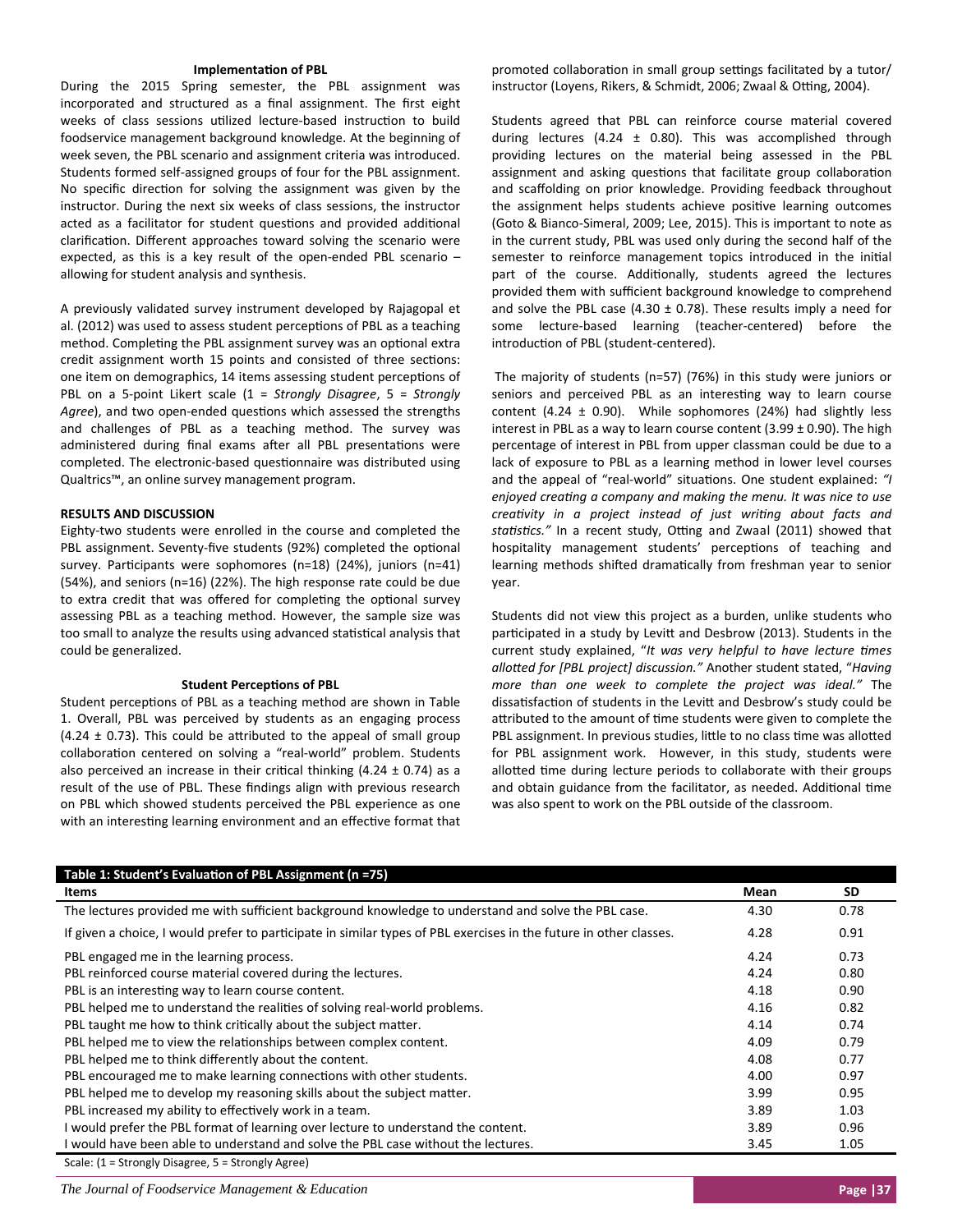Our findings showed similar results to Loyens et al. (2006) in which students positively perceived PBL experiences as containing an interesting learning environment. In the current study several students explained: *"*[PBL provided] *Real life applicaƟons of our learning objecƟves"* and, "*It gave me a hands‐on learning experience so I could beƩer understand the way a restaurant is run, rather than just listening to lectures about it that gave me no personal experience."* Overall, students found the assignment to be enjoyable. *"This class was not like others I have taken before. We as students were directly immersed into the subject maƩer."* Similar to previous findings by Lee (2015), the majority of students did not find the assignment to be overwhelming, as it was incorporated into several weeks of the course. This is important to note as the length of the PBL assignment should be in line with the allotted time to complete the assignment. In this study, the PBL scenario required students to identify components of a failing restaurant and detail how to improve these failing components, this process could not be completed in one or two classes.

## **Strengths and Challenges of PBL**

Student feedback highlighting the strengths and challenges of PBL as a teaching method was analyzed using the inductive data analysis procedure (Thomas, 2006). The researchers gained an understanding of the feedback from students through commonalities that emerged from the initial coding. Table 2 shows these commonalities of students' perceptions of the strengths and weakness of PBL as a teaching method.

Similar to Duffrin (2003), some challenging issues dealt with group Ɵme management: *"I think that fiƫng all the pieces of this project were challenging, there are many parts that all have to fit together."* Also, there were breakdowns in group communication: "Sometimes *working with a group can be challenging when communicaƟon becomes a problem."* This was largely due to scheduling group meeting time outside of the course time period. Additionally, students identified a need for more structure within the PBL assignment, conflicting with results of a previous study (Wijnia, Loyens, & Derous, 2011): *"Provide more structure to the group assignment."* The desire for more structure and guidelines could be attributed to a lack of experience with PBL as a teaching method, as well as feeling more comfortable with traditional group assignments. All of these challenges are common in recent PBL literature. Many studies, including this one, attribute these challenges to the unfamiliarity of students with this teaching method. These challenges can be reduced with the inclusion of PBL in more hospitality courses to allow students to gain understanding and feel more comfortable with PBL as a teaching method. However, it is not encouraged to incorporate this teaching method when introducing new concepts, as students need a strong base knowledge before PBL can be effective by scaffolding on previous knowledge.

Gielen, Dochy, and Onghena (2011) recommended incorporating a self- and peer- evaluation at the end of the assignment to help assess group member outcomes and collaboration. Additionally, when adopting a new teaching method, it is important to gather student feedback to help strengthen future results (Duffrin, 2003). Student feedback reinforced PBL assignment learning outcomes of incorporating "real-world" situations, increased critical thinking, and student‐centered self‐directed learning. As one student explained: *"It gave me a hands‐on learning experience so I could beƩer understand the way a restaurant is run, rather than just listening to lectures about it that gave me no personal experience."*

### **CONCLUSIONS AND APPLICATIONS**

The purpose of this study was to demonstrate the use of PBL in an undergraduate quantity food production course and assess student feedback on PBL as a teaching method. Incorporating PBL into the quantity food production course allowed students to investigate "real -world" situations, develop their own synthesis of the problem, and apply critical thinking and problem solving skills. Prior to incorporating PBL into this course a group project was used which had a structured format detailing specifically what topic to research, and how results should be displayed. The same conclusions were always presented by students without any creativity or self-directed learning; it seemed that there could be a more engaging and influential way to cover the same material.

The main difference between the two teaching methods is, with PBL, the learning outcomes are within the student's control, deciding what to research as well as how and what to present. PBL is characterized by its focus on contextual, collaborative, constructive and selfdirected learning (Otting & Zwaal, 2011). The resulting PBL assignment presentations were far superior in quality and diversity than the previous group projects. Using the same PBL scenario students' "restaurant concepts" varied dramatically (e.g. fast food, food truck, and fine dining); this creativity differed greatly from prior semester's standard group‐project.

During allotted PBL class sessions, students were more engaged with group discussions than in prior group project semesters. Students also initiated more discourse with the facilitator and asked questions of a higher-order thinking caliber. This differed greatly from previous semesters where students used class time to ask the instructor for answers, not for a higher‐level discussion. These changes are similar to the findings presented by Zwaal and Otting (2015) who showed evidence that PBL is effective in improving students' problem solving and critical thinking skills through connecting theories with "realworld" problems.

Overall, the success of a PBL assignment can be attributed to three factors: students' prior knowledge, the facilitator/tutor, and the quality of the PBL design (Zwaal & Otting, 2015). First, ensuring students have prior knowledge of the content being incorporated into the PBL assignment is crucial. In this study, background knowledge was strengthened through lecture-based instruction prior to completing the PBL assignment; this prior knowledge is needed to scaffold upon when learning new concepts during the PBL assignment. This was shown in a recent study by Yew and Yong, (2014) who recognized scaffolding learning and communication skills as important for increasing interpersonal skills and problem solving.

| Table 2: Students' Perceptions of the Strengths and Weakness of PBL as a Teaching Method |                                                     |  |
|------------------------------------------------------------------------------------------|-----------------------------------------------------|--|
| <b>Strengths</b>                                                                         | <b>Challenges</b>                                   |  |
| • Encouraged group collaboration                                                         | • Communicating with group members                  |  |
| • Provided "real-world" experience in a classroom setting                                | • Managing/Finding time to work together as a group |  |
| • Encouraged creative thinking                                                           | • Inadequate structure of the PBL scenario          |  |
| • Stimulated problem solving skills                                                      | • Oral presentation of PBL findings                 |  |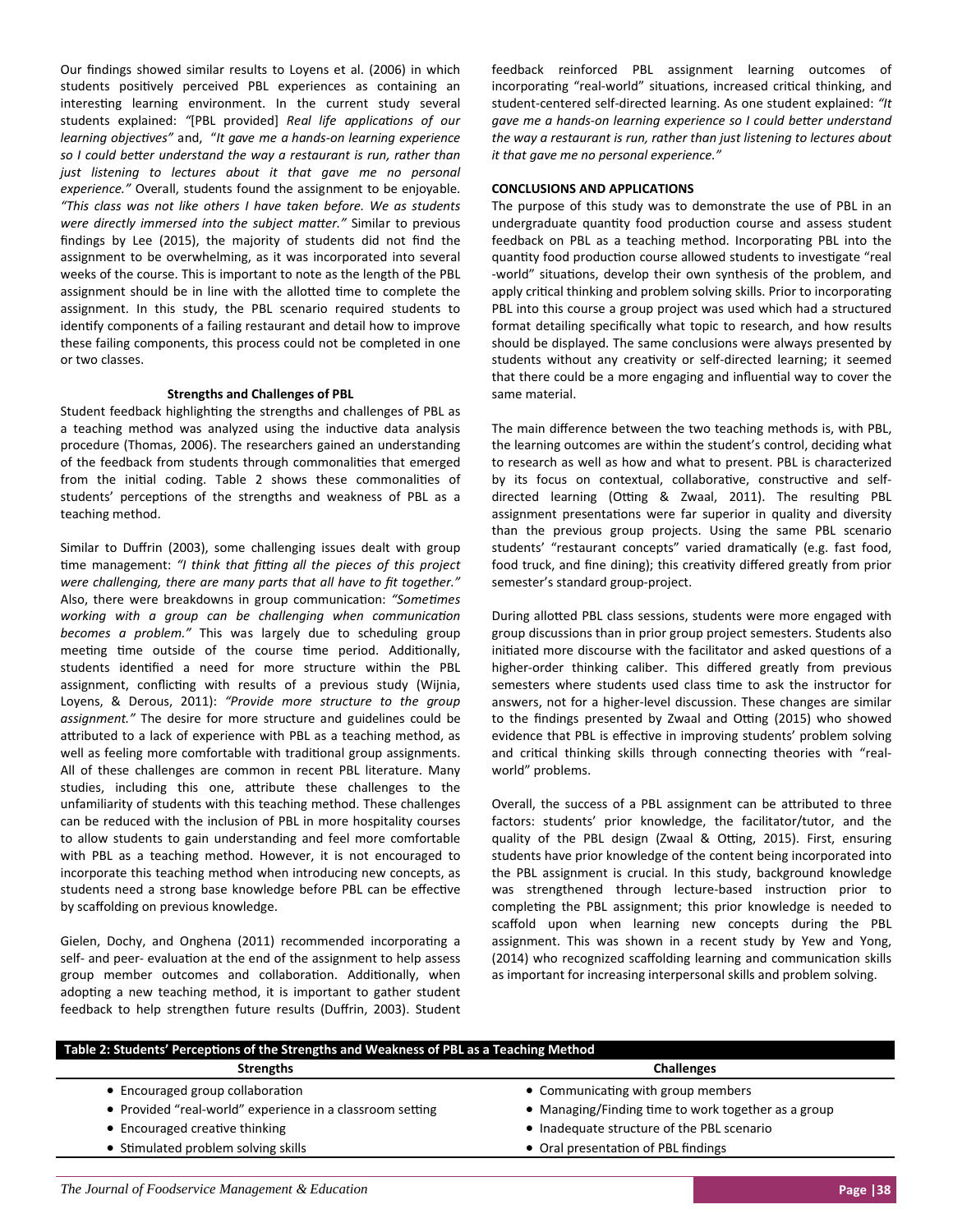Facilitating students' independent learning and guiding criticalthinking is critical for PBL to be effective. When acting as a tutor/ facilitator, it is imperative to be an expert on the content of the PBL assignment while also having the cognitive congruence to explain concepts in ways that students can easily understand. A facilitator does not simply provide answers to student's questions, but guides the student to synthesize the answer themselves. Additionally, the facilitator must create a nonthreatening collaborative environment and develop a rapport with the students in order to promote positive group collaboration. This was done in the current study during PBL designated lectures, the facilitator would "check‐in" with each group and ask open-ended questions to stimulate group creativity. Previously, Papinczak (2010) showed medical students and facilitators perceived an ideal PBL facilitator as displaying high student‐teacher rapport.

Finally, successful implementation of PBL also relies on a flawed open ‐ended "real‐world" scenario which engages students and develops the soft skills of critical thinking and collaboration. To improve the study, interviewing or conducting focus groups with students could provide in-depth information on students' perceptions of PBL. This study design only used a survey instrument to collect student perceptions that may not gather rich narrative content to further describe the PBL assignment.

Using PBL as a teaching method needs further research through implementation in other areas of hospitality management including marketing, finance, and human resources. Similar to Lee (2015), the implementation of the PBL assignment was conducted over half of the semester and used as a final project. However, PBL can be used during a single class period, for the duration of one week, or for an entire semester. It is encouraged for a novice of PBL to start with a single PBL assignment until comfortable with the flow and style of this teaching method.

PBL has previously been shown to be an effective teaching method in foodservice (Lee, 2015; Liceaga et al., 2011; Rajagopal et al., 2012) and this study has added to this body of literature. Future research could focus on developing PBL assignments for easy implementation into a variety of hospitality courses. Instructors could incorporate PBL throughout the semester after completion of different modules to assess student comprehension of material taught. PBL can also be utilized in other courses (e.g. cost controls, nutrition, food science, and dietetics courses) within foodservice education to reinforce course concepts. The PBL assignment was shown to be successful in engaging students and incorporating "real-world" experiences, which is not possible through lecture alone. The inclusion of PBL as a teaching method should be reviewed by foodservice instructors to increase students' critical thinking, problem solving, and group collaboration skills in their courses. If the strategies used in this study are followed, successful implementation of PBL into any course is possible.

## **REFERENCES**

- Alonso, A., & O'Neill, M. (2011). What defines the "ideal" hospitality employee? A college town case. *InternaƟonal Journal of Hospitality & Tourism AdministraƟon, 12*(1), 73‐93. doi:10.1080/15256480.2011.540986
- Barrows, H. S., & Tamblyn, R. M. (1980). *Problem‐based learning: An approach to medical educaƟon.* New York: Springer.
- Blake, R. K., Hosokawa, M. C., & Riley, S. L. (2000). Student performances on step 1 and 2 of the United States medical licensing examination following implementaƟon of a problem‐based learning curriculum. *Academic Medicine*, *75*(1), 66‐70.

Bloom, B. S. (Ed.). Engelhart, M. D., Furst, E. J., Hill, W. H., & Krathwohl, D. R. (1956). *Taxonomy of EducaƟonal ObjecƟves, Handbook I*: The CogniƟve Domain. New York: David McKay Co Inc.

Chacko, H., Williams, K., & Schaffer, J. (2012). A conceptual framework for attracting generation Y to the hotel industry using a seamless hotel organizaƟonal structure. *Journal of Human Resources in Hospitality and Tourism, 11*(2), 106‐122. doi:10.1080/15332845.2012.648843

- Chng, E., Yew, E., & Schmidt, H. (2011). Effects of tutor‐related behaviours on the process of problem based learning. *Advances in Health Sciences EducaƟon, 16*(4), 491–503. doi:10.1007/s10459‐011‐9282‐7
- Cornwall, M. (1979). Students as teachers: Peer teaching in higher education. Amsterdam: Centrum voor Onderoek van Wetenshappelijk Ouderwijs, University of Amsterdam.
- Duffrin, M. W. (2003). Integrating problem-based learning in an introductory college food science course. *Journal of Food Science EducaƟon*, *2*(1), 2‐6. doi:10.1111/j.1541‐4329.2003.tb00017.x
- Gallagher, S. A. (1997). Problem‐based learning: Where did it come from, what does it do, and where is it going? Journal for the Education of the *GiŌed*, *20*(4), 332‐362.
- Gielen, S., Dochy, F. J. R. C., & Onghena, P. (2011). An inventory of peer assessment diversity. *Assessment & EvaluaƟon in Higher EducaƟon, 36*(2), 137–155. doi:10.1080/02602930903221444
- Goto, K., & Bianco‐Simeral, S. (2009). Campus community involvement in an experimental food research project increases students' motivation and improves perceived learning outcomes. *Journal of Food Science EducaƟon, 8*(2), 39–44. doi:10.1111/j.1541‐4329.2009.00070.x
- Gursoy, D., Maier, T. A., & Chi, C. G. (2008). Generational differences: An examination of work values and generational gaps in the hospitality workforce. *InternaƟonal Journal of Hospitality Management*, *27*(3), 448‐ 458. doi:10.1016/j.ijhm.2007.11.002
- Huang, R. (2005). Chinese international students' perceptions of the problembased learningexperience. *Journal of Hospitality, Leisure, Sports and Tourism EducaƟon, 4*(2), 36‐43. doi:10.3794/johlste.42.108
- Kantrowitz, T. (2005). Development and construct validation of a measure of soft skills performance. PhD Dissertation, Georgia Institute of Technology.
- Kivela, J., & Kivela, R. J. (2005). Student perceptions of an embedded problembased learning instructional approach in a hospitality undergraduate programme. *InternaƟonal Journal of Hospitality Management, 24*(3), 437‐ 464. doi:10.1016/j.ijhm.2004.09.007
- Kwok, L., Adams, C., & Price, M. (2011). Factors influencing hospitality recruiters' hiring decisions in college recruiƟng. *Journal of Human Resources in Hospitality & Tourism, 10*(4), 372‐ 399. doi:10.1080/15332845.2011.588571
- Lee, Y. M. (2015). Project‐Based learning involving sensory panelists improves student learning outcomes. *Journal of Food Science EducaƟon, 14*(2), 60‐ 65. doi:10.1111/1541‐4329.12057
- Levitt, M., & Desbrow, J. (2013). Students' perceptions of an experiential learning activity designed to develop knowledge of food and food preparaƟon methods. *Food Science EducaƟon, 12*(3), 56–60. doi:10.1111/1541‐4329.12009
- Liceaga, A. M., Ballard, T. S., & Skura, B.J. (2011). Incorporating a modified problem-based learning exercise in a traditional lecture and lab-based dairy products course. *Journal of Food Science EducaƟon, 10*(2), 19–22. doi:10.1111/j.1541‐4329.2011.00117.x
- Loyens, S. M. M., Rikers, R. M. J. P., & Schmidt, H. G. (2006). Students' conceptions of constructivist learning: A comparison between a traditional and a problem‐based learning curriculum. *Advances in Health Sciences EducaƟon*, *11*(4), 365‐379. doi:10.1007/s10459‐006‐9015‐5
- Maier, T. A. & Thomas, N. (2013). Hospitality leadership course design and delivery: A blended‐experienƟal learning model. *Journal of Hospitality & Tourism EducaƟon, 25(1)*, 11‐21. doi:10.1080/10963758.2013.777585
- NaƟonal Restaurant AssociaƟon (2015). *Restaurant Trends Survey*. Retrieved from http://www.restaurant.org/News-Research/Research/Facts-at-a-Glance
- Otting, H., & Zwaal, W. (2011). Hospitality management students' conceptions about teaching and learning and their evaluation of tasks in problem-based learning. *Journal of Hospitality, Leisure, Sport and Tourism EducaƟon*, *10* (1), 4–12. doi:10.3794/johlste.101.240
- Rajagopal, L., Bernstein, A., & Trost, B. C. (2012, August). Application of problem based learning (PBL) for food safety education in the undergraduate classroom. Poster session presented at International Council on Hotel, Restaurant, and Institutional Education, Providence, RI.